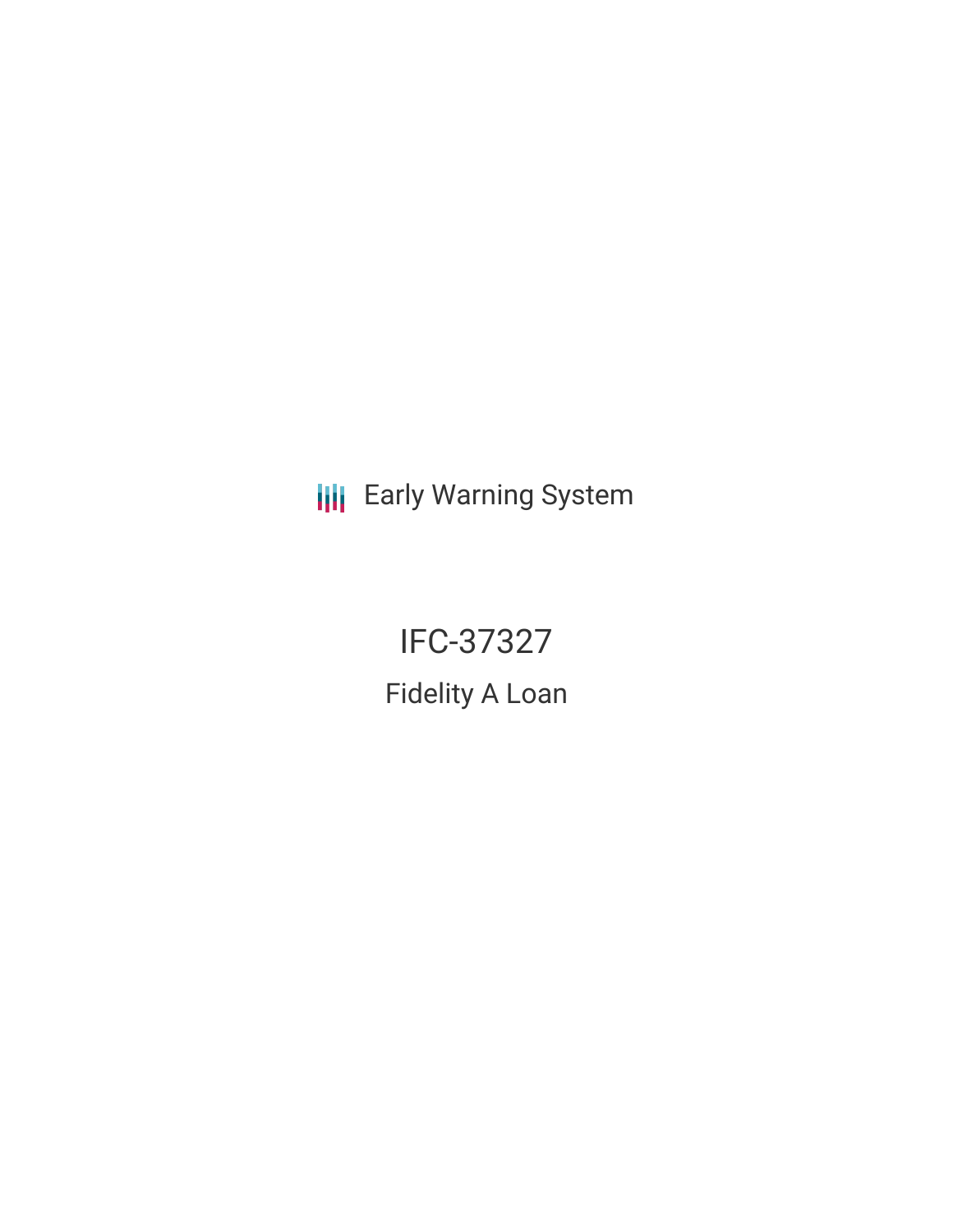| Ghana                                   |
|-----------------------------------------|
| International Finance Corporation (IFC) |
| Proposed                                |
| U                                       |
| 2016-08-15                              |
| <b>FIDELITY BANK LTD</b>                |
| Finance                                 |
| \$20.00 million                         |
|                                         |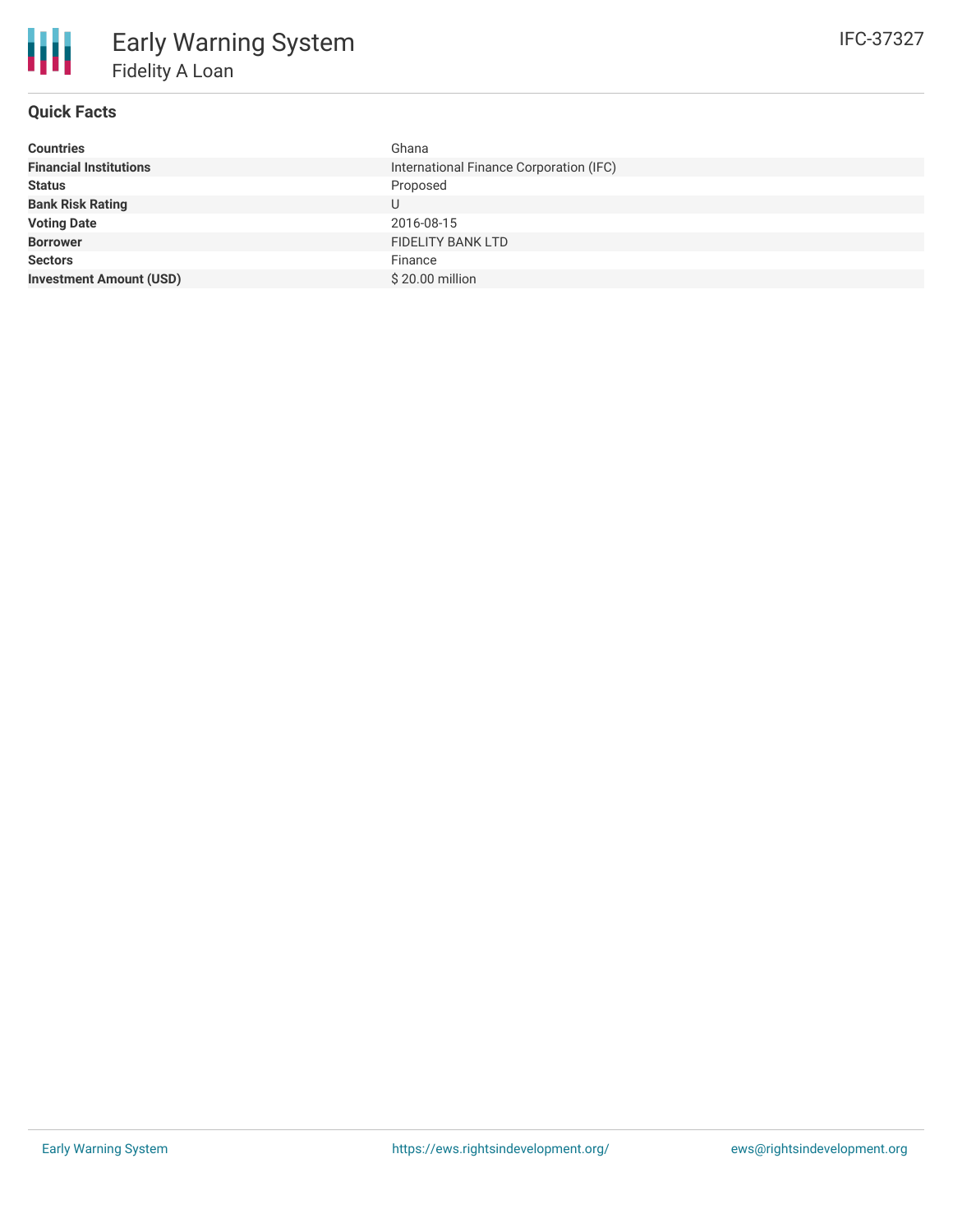

## **Project Description**

The proposed Project consists of a senior loan of US\$20 million, to an existing client, Fidelity Bank Ghana Limited ("Fidelity Ghana" or "the Bank"). Fidelity Ghana is a universal bank licensed since June 28th 2006. Prior to obtaining the banking license, Fidelity Ghana was a leading discount house in Ghana.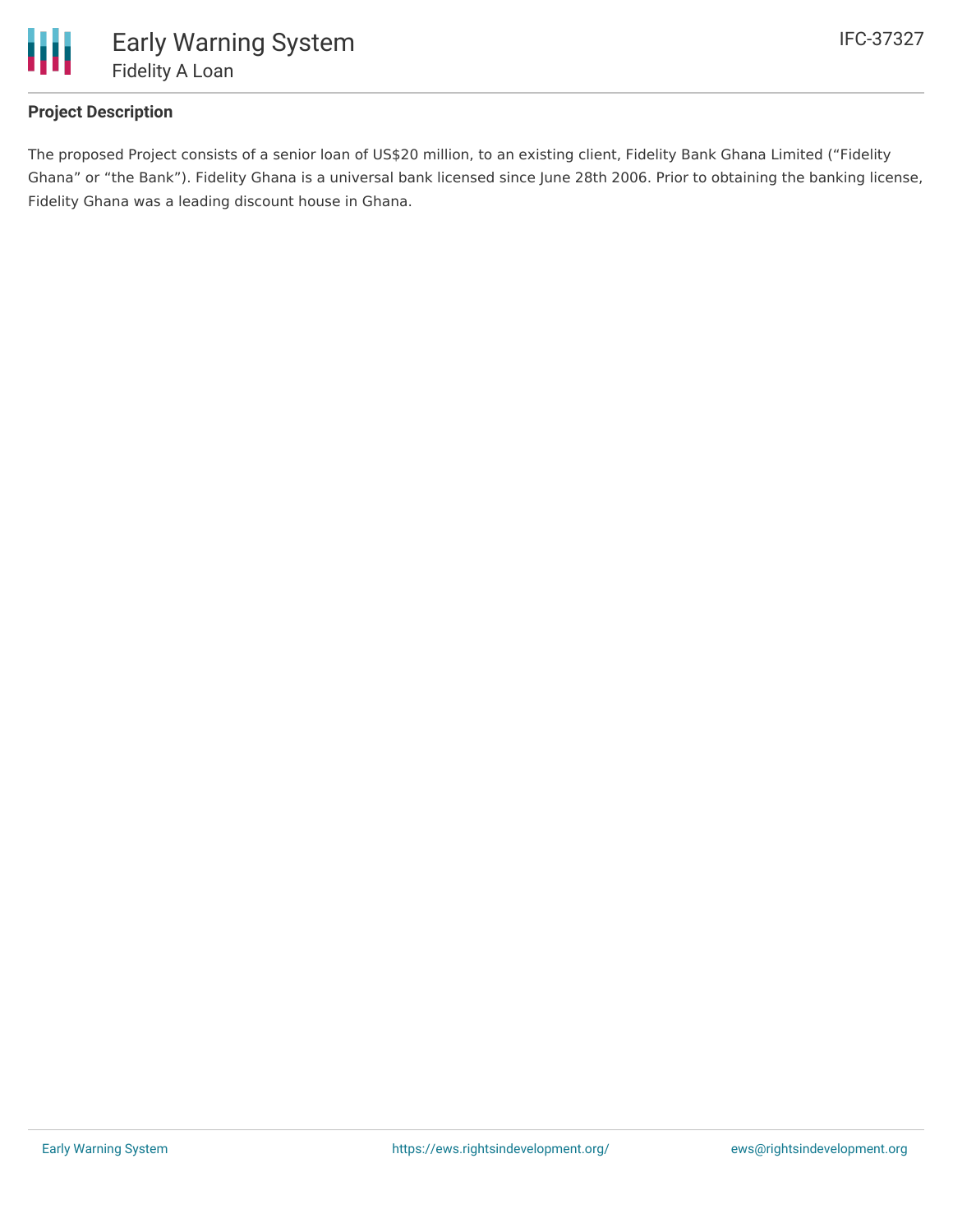## **Investment Description**

• International Finance Corporation (IFC)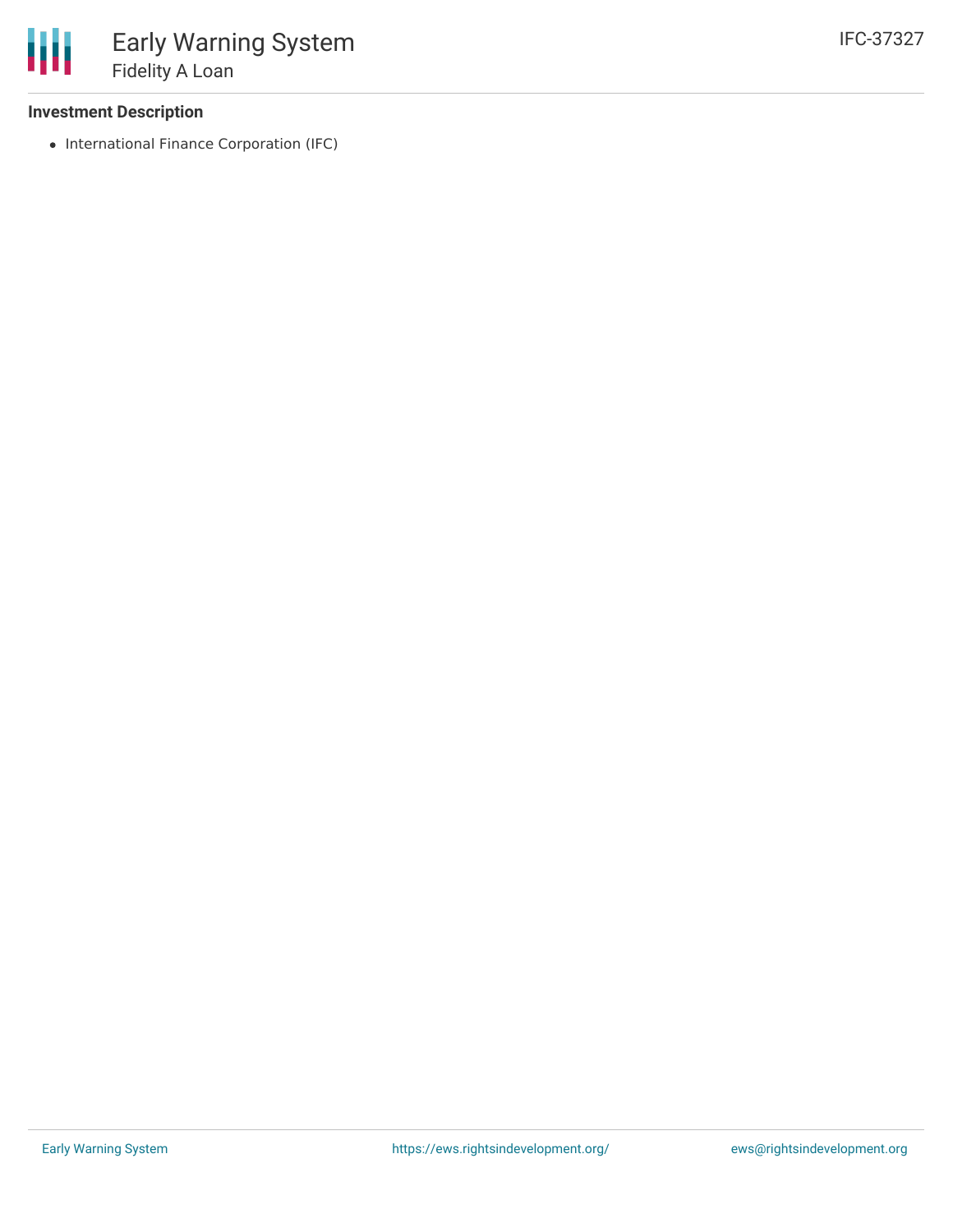## **Contact Information**

ACCOUNTABILITY MECHANISM OF IFC

The Compliance Advisor Ombudsman (CAO) is the independent complaint mechanism and fact-finding body for people who believe they are likely to be, or have been, adversely affected by an IFC or MIGA- financed project. If you submit a complaint to the CAO, they may assist you in resolving a dispute with the company and/or investigate to assess whether the IFC is following its own policies and procedures for preventing harm to people or the environment. If you want to submit a complaint electronically, you can email the CAO at CAO@worldbankgroup.org. You can learn more about the CAO and how to file a complaint at http://www.cao-ombudsman.org/